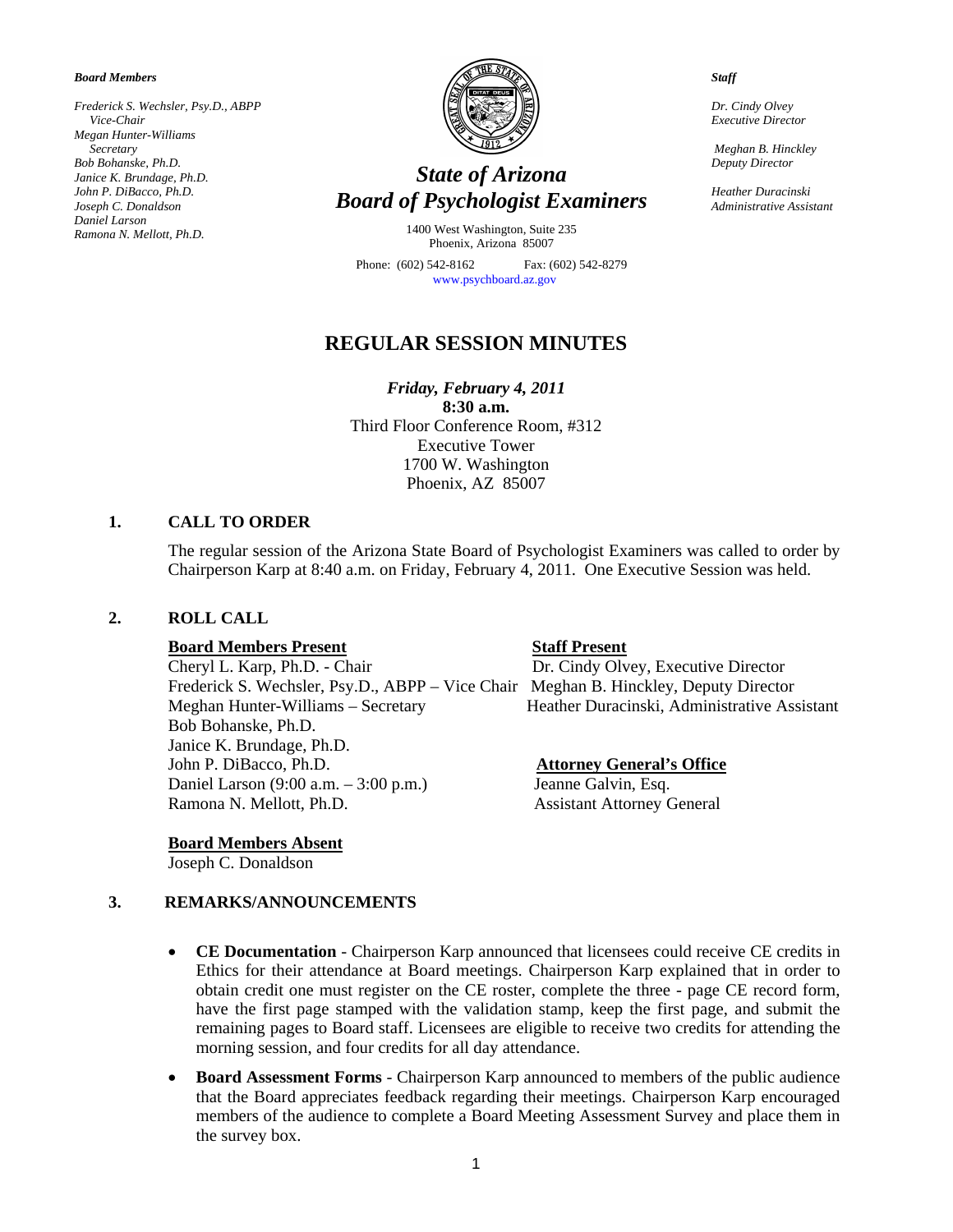- **Board Member and Staff Appreciation** Chairperson Karp thanked Staff for all their dedication and hard work. Chairperson Karp also thanked the Board members for all of their hard work on the various Committees including the Complaint Screening Committee and the Applications Review Committee. Chairperson Karp noted that Ms. Heather Duracinski was previously employed with the Board as the Administrative Assistant and that Ms. Duracinski moved back to Arizona and has regained her position with the Board. Chairperson Karp welcomed Ms. Duracinski.
- **Board Member Plaques** Chairperson Karp thanked Dr. Mellott for her dedicated service to the Board and awarded Dr. Mellott two plaques, one for her service as a Board member one for her service as the Chair of the Board for 2010.
- **ASPPB Mid-Year Meeting (April 7-10, 2011, Orlando, FL)**  Chairperson Karp noted that the ASPPB mid-year meeting is scheduled for April 7-10, 2011 and noted the location of the meeting. Chairperson Karp advised Board members that due to budget reductions, the Board is not able to send Board members but did encourage Board members to attend if financially able.

## **4. CALL TO THE PUBLIC**

Chairperson Karp invited the public to address the Board at this time. Dr. Faren Akins, the Arizona Psychological Association's (AzPA) liaison to the Board, noted that the Politics in Psychology Day will be held on Tuesday February 22, 2011, and that Dr. Olvey, Executive Director for the Board, will be presenting at the meeting. Dr. Akins noted that several bills are scheduled to be heard and that AzPA will work closely with the Board on some of the bills that relate directly to the Board. Dr. Akins thanked Dr. DiBacco for speaking at an ethics panel for the Association of Family and Conciliation Courts.

## **5. COUNSEL REPORT** – Ms. Galvin

Ms. Galvin reported that the Board requested an injunction with the court concerning T-10-20, Jeffrey Fannin, Ph.D. A permanent injunction was served to Dr. Fannin in November 2010. Ms. Galvin reported that Dr. Fannin adhered to the injunction and settled with the court. Ms. Galvin noted that Dr. Fannin is in compliance.

 Ms. Galvin reported that Dr. Thaw signed the Consent Agreement for Order of Medical Inactive status and that the Board will continue to monitor this matter.

## **6) CONSENT AGENDA - DISCUSSION, CONSIDERATION, AND POSSIBLE ACTION**

Dr. Brundage made a motion, seconded by Dr. Wechsler, to approve the items on the consent agenda with a minor correction to the January 7, 2011, Regular Session minutes with Dr. Bohanske, Ms. Hunter – Williams and Dr. Mellott abstaining from the January 7, 2011, Regular and Executive Session minutes. The motion carried unanimously (8-0).

## **(a) APPROVAL OF MINUTES**

- o Regular Session Minutes December 10, 2010
- o Regular Session Minutes January 7, 2011
- o Executive Session Minutes January 7, 2011

## **(b) DISCUSSION/DECISION REGARDING PSYCHOLOGY APPLICATIONS**

## **REQUESTING APPROVAL TO TAKE EXAM**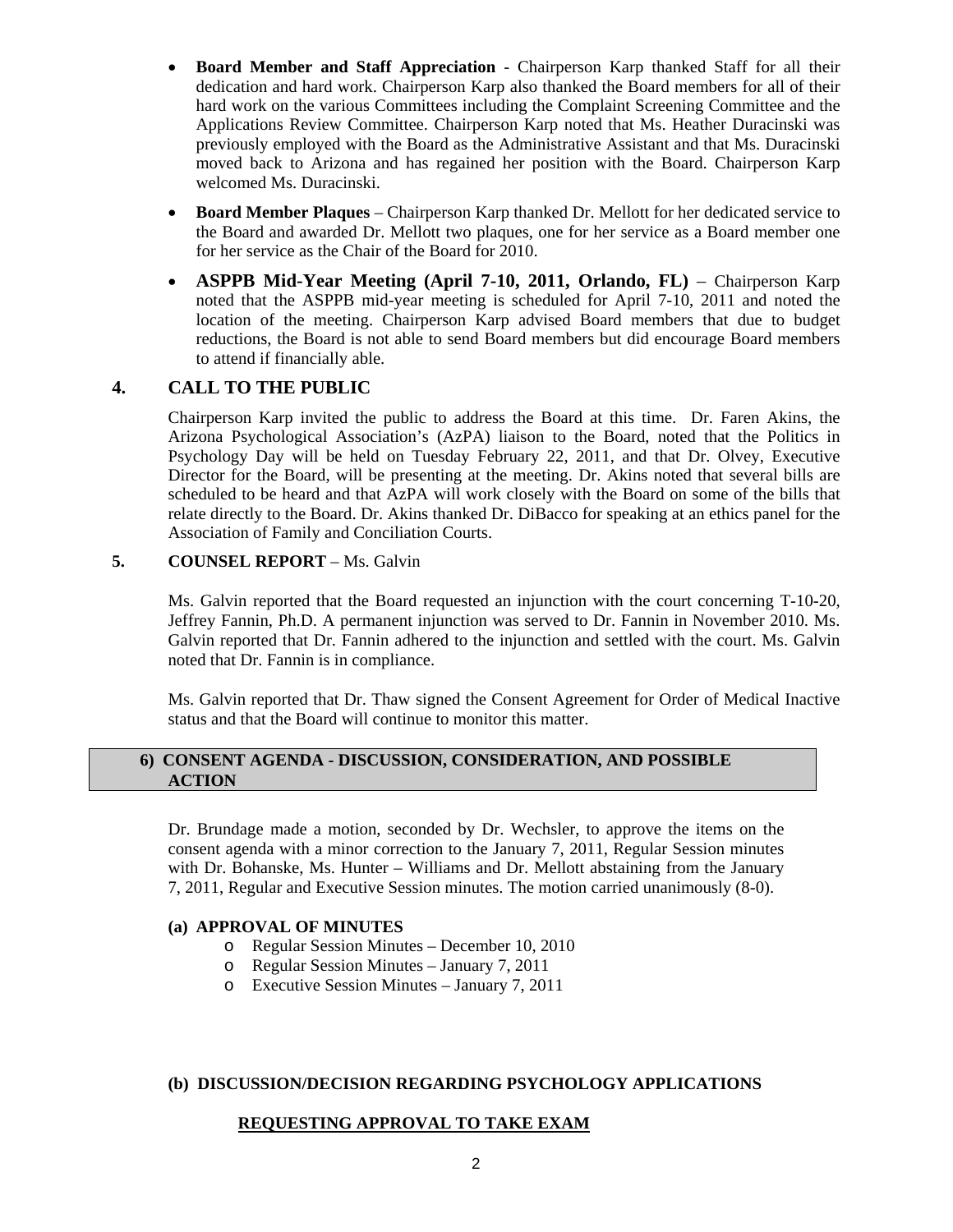Dorsey Demapan Diaz, Psy.D. Ashley Franklin, Psy.D. Donell Barnett, Ph.D. Shweta Sharma, Psy.D.

## **REQUESTING APPROVAL TO TAKE EXAM**

Suzana Adams, Psy.D. Julia Lesselyong, Pys.D. Cindy Tuttle Rollins, Psy.D. Sonja Sollenberger, Ph.D. Wesley Stokes, Psy.D. Kimberly Thiessen, Psy.D. Michael Wagner, Ph.D. Sharon Zygowicz, Ph.D.

#### **REQUESTING APPROVAL OF LICENSURE BY CREDENTIAL**

Leonard Goodstein, Ph.D., ABPP Linda Leiphart, Psy.D., CPQ

### **(c) DISCUSSION/DECISION REGARDING APPLICATIONS FOR LICENSURE OF BEHAVIOR ANALYSTS**

 **REQUESTING APPROVAL OF LICENSURE BY CREDENTIAL**  Evelyn Kung, M.A., BCBA

**REQUESTING APPROVAL OF LICENSURE BY EXPERIENCE** Bobbie Gallagher, M.A., BCBA

#### **(d) EXECUTIVE DIRECTOR'S REPORT**

- **(e) INVESTIGATIONS REPORT**
- **(f) LICENSING REPORT**

## **7. February 4, 2011 at 9:00 a.m. – DISCUSSION, CONSIDERATION, AND POSSIBLE ACTION REGARDING INVESTIGATIONS**

**a) RFI 10-11, Young Lee, Ph.D. – Initial Review and Consideration of Proposed Settlement** – Mr. Larson summarized the complaint and allegations of this case. Dr. Lee and his counsel, Mark Harrison, were present and made statements to the Board. Board members questioned Dr. Lee regarding client records and a report that was submitted to the court. Following deliberation, Dr. Mellott made a motion, seconded by Dr. Wechsler to offer Dr. Lee a Consent Agreement and Order for Probation and Practice Monitor for violations of A.R.S. § 32-2061(A)(13)(h) for failure to maintain and retain adequate business, financial or professional records; for failing to safely secure client records prior to the renovation of Licensee's office which led to the possible destruction and/or misplacement of client records; and A.R.S.  $\S$  32-2061(A)(13)(o) for providing services that are unnecessary or unsafe or otherwise engaging in activities as a psychologist that are unprofessional by current standards of practice for the manner in which Licensee provided services beyond the scope of his expertise by conducting an evaluation and making a custody recommendation without interviewing all parties involved. The motion carried unanimously (8-0) on a roll call vote.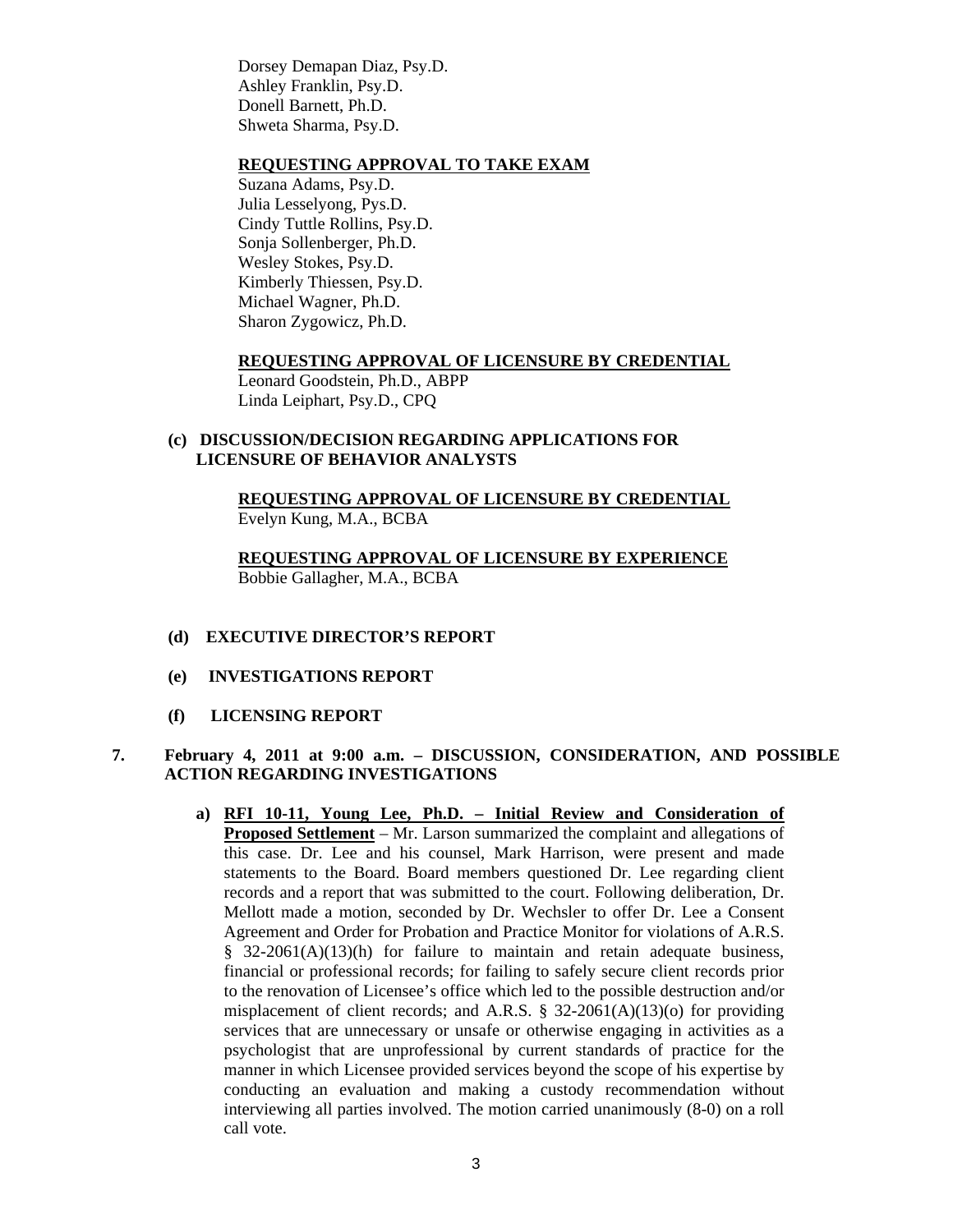- **b) RFI 10-19, Connie Pyburn, Ph.D.** Dr. DiBacco recused from this case. Dr. Karp summarized the complaint and allegations of this case. The complainant was present via telephone and made statements to the Board. Dr. Pyburn and her counsel, Larry Cohen, were present and made statements to the Board. Board members asked Dr. Pyburn to clarify her role in this case, her role in providing therapy/treatment to the different parties, and how she determined whether the minor child was in crisis or at risk. Board members suggested that Dr. Pyburn consult with colleagues, refrain from practicing by email and that she continue to participate in continuing education specifically related to forensic psychology. Following deliberation, Dr. Bohanske made a motion, seconded by Dr. Brundage to issue Dr. Pyburn a Letter of Concern for releasing a draft diagnosis and for not consulting with colleagues on this case. The motion carried unanimously (7-0-1) on a roll call vote with Dr. DiBacco recused.
- **c) RFI 10-35, RFI 09-39, RFI 10-07, Jean Hodgson, Ed.D.** Dr. DiBacco summarized RFI 10-35 and the allegations of the case including all pertinent records. The Licensee was not present. The complainant for RFI 09-39 was not present. Board members stated concern that Dr. Hodgson has failed to comply with more than one Board Order.

At 11:49 a.m., Dr. Wechsler made a motion, seconded by Dr. DiBacco, to move into Executive Session to obtain confidential legal advice. The motion carried (8- 0). Open Session reconvened at 12:07 p.m.

Board members stated concern that Dr. Hodgson's communications with the Board contains inaccurate information. Board members stated their concerns regarding Dr. Hodgson's records for RFI 09-39. Following deliberation, Dr. Wechsler made a motion, seconded by Dr. Bohanske to move these cases to Formal Hearing for Revocation of psychology license #3123, Jean Hodgson, Ed.D., for possible violations of A.R.S. §§ 32-2061(13)(A)(c), 32- 2061(13)(A)(h), 32-2061(13)(A)(o), 32-2061(13)(A)(aa) and 32-  $2061(13)(A)(bb)$ . The motion carried unanimously  $(8-0)$  on a roll call vote.

### **8. DISCUSSION, CONSIDERATION AND POSSIBLE ACTION REGARDING DR. LORA SMITHAM'S CORRESPONDENCE REQUESTING TO OBTAIN HER LICENSE AFTER SHE COMPLETES HER POSTDOCTORAL EXPERIENCE IN APRIL 2011 IN ORDER TO MEET LICENSING REQUIREMENTS IN OTHER STATES** – Ms. Hinckley

Ms. Hinckley summarized that upon passing the EPPP Dr. Smitham was sent correspondence stating that a pro-rated license fee was to be paid prior to November 30, 2010. Dr. Smitham contacted Board staff to inquire as to whether she could obtain her license after she completes her postdoctoral experience. She clarified that she may seek licensure in another state that requires postdoctoral experience, but does not accept postdoctoral hours completed after licensure. Board members deliberated clarifying question number 29 on the licensure application wherein Dr. Mellott volunteered to work with Board staff to assist in drafting the change to the application to be considered by the Board at a future meeting. After deliberation, Dr. Brundage made a motion, seconded by Dr. Wechsler to approve Dr. Smitham's request. The motion carried unanimously (8- 0).

## **9. DISCUSSION, CONSIDERATION, AND POSSIBLE ACTION REGARDING CORRESPONDENCE RECEIVED FROM UMA A. SHENOY, Ph.D. REGARDING HER REQUEST TO EXTEND THE TIME FRAME FOR COMPLETING CONTINUING EDUCATION** – Ms. Hinckley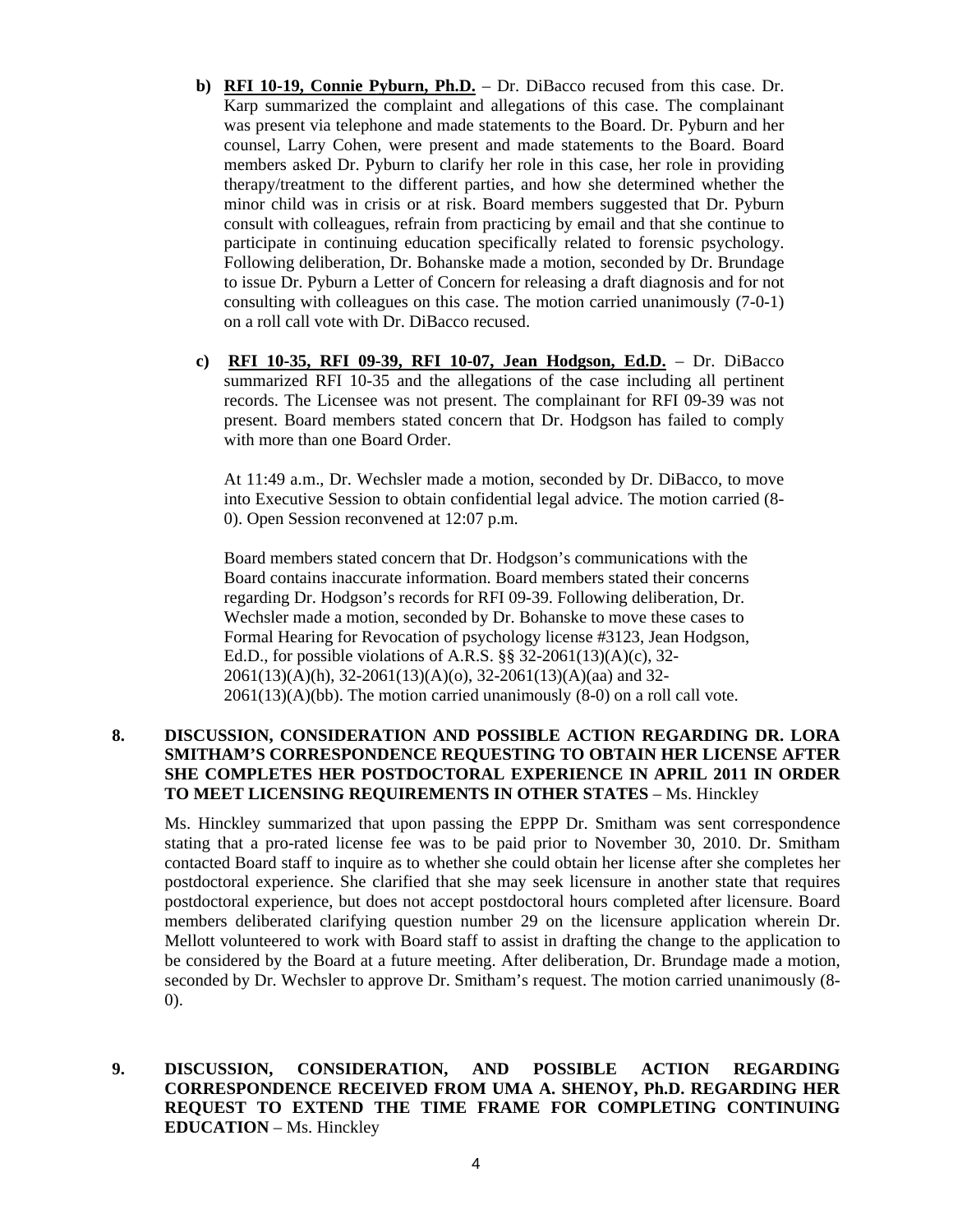Ms. Hinckley summarized that on December 9, 2010, the Board office received correspondence from Dr. Uma Shenoy requesting an extension to complete her continuing education requirements for the 2009-2011 renewal cycle. Dr. Shenoy reported that she was out of the country teaching for the SUNY-B program in Singapore from July 2009-July 2010. Following deliberation, Dr. Wechsler made a motion, seconded by Dr. Brundage to approve a continuance of one year starting from February  $4<sup>th</sup>$ , 2011, for Dr. Shenoy to complete her continuing education requirements. The motion carried unanimously (8-0).

## **10. DISCUSSION/DECISION REGARDING PSYCHOLGY APPLICATIONS - Ms. Hinckley**

## **REQUESTING APPROVAL OF EXAM AND LICENSURE** –Ms. Hinckley

Jennifer Jones, Psy.D.

Dr. Wechsler recused from this agenda item. Following deliberation, Dr. DiBacco made a motion, seconded by Dr. Bohanske to approve Dr. Jones's licensure application for exam and licensure. The motion carried unanimously (7-0-1) with Dr. Wechsler recused.

# **REQUESTING APPROVAL OF LICENSURE BY WAIVER**–Ms. Hinckley

Gloria Bernat, Ph.D.

Dr. Brundage recused from this agenda item. Following deliberation, Dr. Wechsler made a motion, seconded by Dr. Mellott to approve Dr. Bernat's licensure application by credential. The motion carried unanimously (7-0-1) with Dr. Brundage recused.

## **11. DISCUSSION, CONSIDERATION, AND POSSIBLE ACTION REGARDING APPLICANT SONJA SOLLENBERGER, Ph.D. REQUEST TO WAIVE RE-APPLICATION FEE** – Ms. Hinckley

Ms. Hinckley summarized that the Board office received correspondence from Dr. Sollenberger requesting that the re-application fee be waived due to a medical condition. Following deliberation, the Board determined that pursuant to A.R.S. §32-2067(C) the Board does not have the authority to waive re-application fees. Dr. Wechsler made a motion, seconded by Dr. Brundage to deny Dr. Sollenberger's request to waive the re-application fee. The motion carried unanimously (8-0).

## **12. DISCUSSION, CONSIDERATION, AND POSSIBLE ACTION REGARDING PROCESS AND COMMUNICATION FOR 2011 AUDIT OF CONTINUING EDUCATION AUDIT** – Dr. Brundage

Dr. Brundage summarized that upon completion of the 2009-2011 licensure renewal cycle, the 2011 continuing education audit will begin. Dr. Brundage offered to draft a letter to be sent to the auditees, requesting them to submit organized materials that are neatly printed or typed. Board members suggested possibly creating a PDF file accessible from the website which would allow auditees to type directly on the form. Board members agreed that Dr. Brundage would work with Board staff to draft a letter that would be sent to the auditees of the 2009-2011 renewal cycle.

## **13. DISCUSSION, CONSIDERATION AND POSSIBLE ACTION REGARDING TELEPRACTICE INCLUDING TELEPRACTICE WITHIN THE UNITED STATES AND FORMATION OF TELEPRACTICE COMMITTEE/TASK FORCE**

Ms. Hinckley summarized that the Board had previously discussed the need to address the issue of telepractice. Ms. Hinckley stated that the Board also discussed the formation of a committee related to telepractice. Ms. Hinckley noted that the Board office is seeking further clarification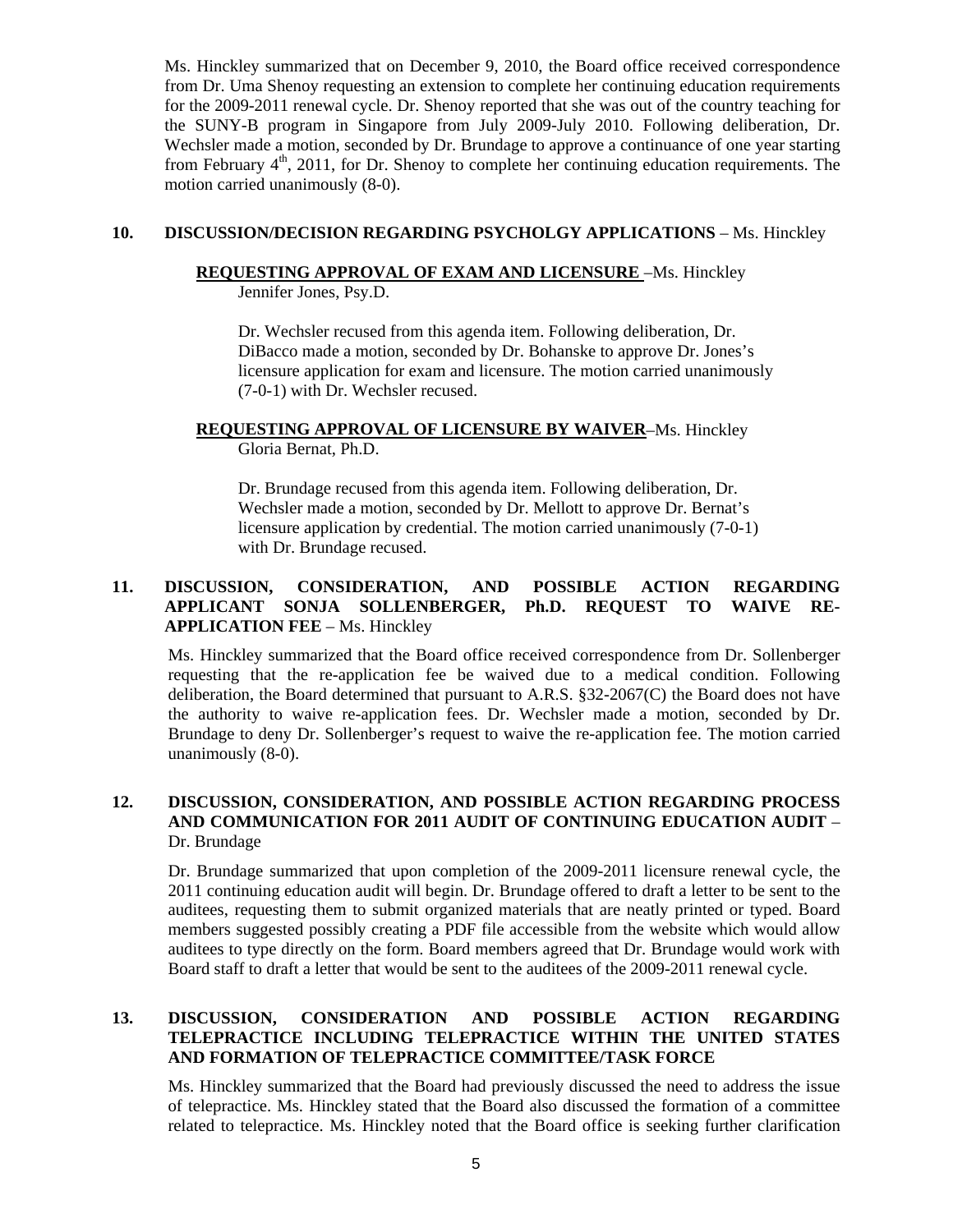from the Board on these issues. Board members discussed and determined that a committee would be formed to address both the short and long term issues. Board members agreed to utilize other state guidelines for references while discussing/determining jurisdiction issues. Ms. Hunter-Williams, Dr. Bohanske, Dr. Wechlser and Dr. Brundage all agreed to serve on the Telepractice Committee.

## **14. INFORMATION SESSION-BEHAVIOR ANALYSTS AND THE PRACTICE OF APPLIED BEHAVIOR ANALYSIS, INCLUDING DISCUSSION, CONSIDERATION AND POSSIBLE ACTION** – Joseph Gentry, PhD.

Dr. Gentry gave a power-point presentation on Behavior Analysis in Arizona. Dr. Gentry's presentation included information on requirements for becoming a certified behavior analyst, information on the national certification exam, various training programs offered for individuals interested in becoming behavior analysts, what applied behavior analysis entails, and the responsibilities and examples of jobs for behavior analysts, Board members thanked Dr. Gentry.

## **15. DISCUSSION, CONSIDERATION, AND POSSIBLE ACTION REGARDING PROPOSED LEGISLATION PERTAINING TO REGULATION OF BEHAVIOR ANALYSTS** – Legislative Committee (Dr. Karp, Dr. Bohankse, Mr. Donaldson), Dr. Olvey

Dr. Olvey provided a brief summary and chronology of events of this agenda item to the Board. Dr. Olvey stated that Dan Davidson and Brandy Patrone are present and may want to participate in the discussion. Dr. Olvey summarized that the Board's Legislative Committee has convened twice and reviewed draft legislation pertaining to behavior analysts, which later became SB 1254. Dr. Olvey stated that the Legislative Committee requested that Senator Barto delay the hearing of SB 1254 until the Board had a chance to discuss, review and possibly take a position on the bill. Dr. Olvey discussed financial concerns pertaining to SB 1254. Ms. Patrone made statements to the Board, clarified when SB 1254 will be heard by the Senate and confirmed that amendments have been made to SB 1254 based on the Legislative Committee's discussion. Board members commented that amendments to SB 1254 seem acceptable but there are financial concerns. Clarification was made that the Board does not oppose the self regulation of behavior analysts and the formation of committees but the Board's concern is the burden on staff and the limited funding that is available to behavior analysts. After further deliberation, Dr. Wechsler made a motion, seconded by Dr. Karp that the Board is supportive of the concept of self-regulation but the Board has grave concerns with the increased cost and the overburdening of staff that SB 1254 will impose. The motion carried unanimously  $(7-0)$ .

## **16. NEW AGENDA ITEMS FOR FUTURE MEETINGS**

Dr. Brundage requested that the Board address a follow up of the Continuing Education Committee at a future meeting. Dr. Bohanske requested at a future meeting the Board consider forming a committee which would entail scope of practice for psychologists concerning possible authority to prescribe psychotropic medications. Dr. Mellott requested that at the next telephonic meeting the Board consider and take action regarding the addition of the question concerning which hours an applicant will use on the licensure application.

## **17. ADJOURN**

There being no further business to come before the Board, a motion was made by Dr. Wechsler, seconded by Dr. DiBacco, and unanimously carried (7-0), to adjourn the meeting at 4:12 p.m.

## **Respectfully Submitted,**